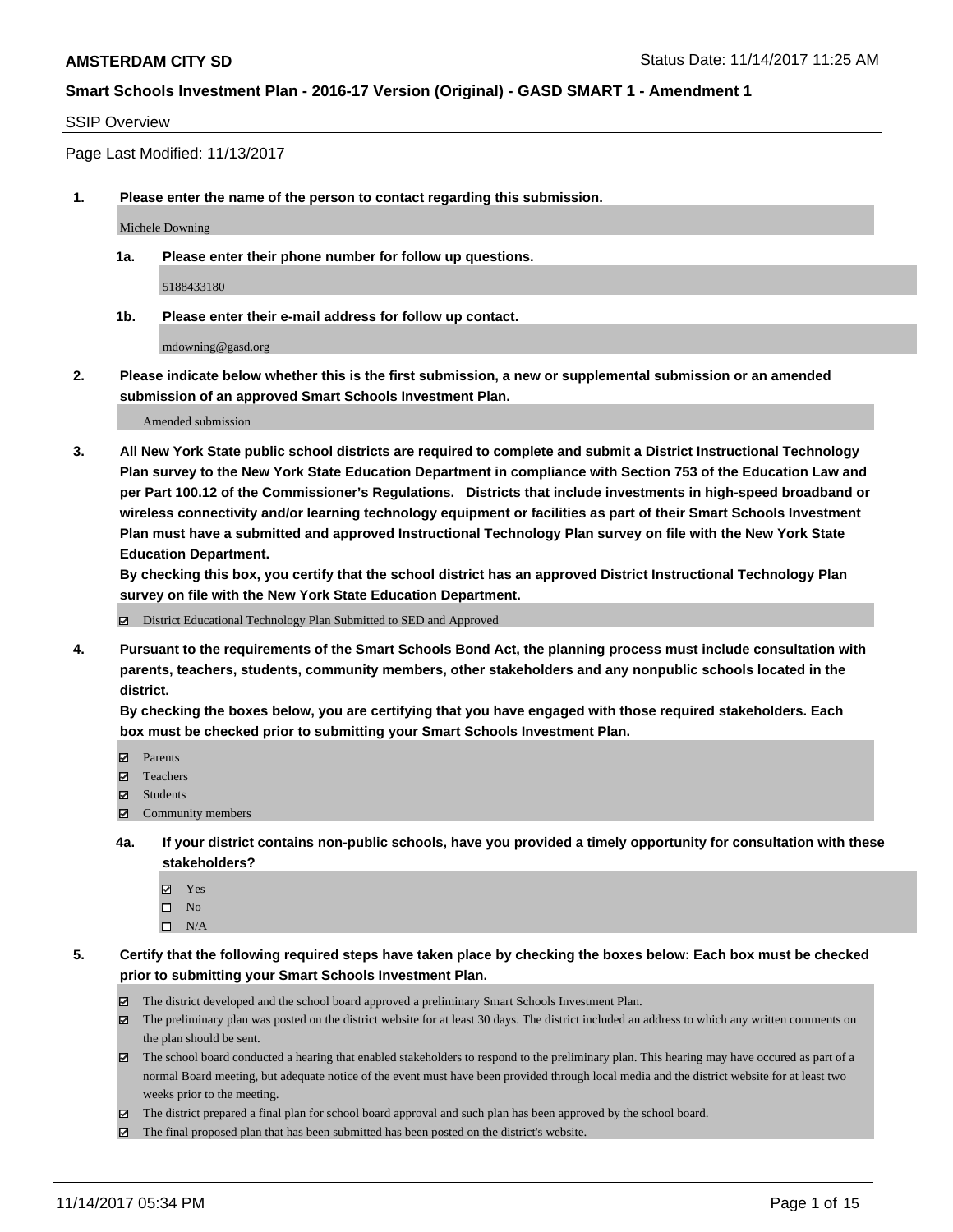#### SSIP Overview

Page Last Modified: 11/13/2017

**5a. Please upload the proposed Smart Schools Investment Plan (SSIP) that was posted on the district's website, along with any supporting materials. Note that this should be different than your recently submitted Educational Technology Survey. The Final SSIP, as approved by the School Board, should also be posted on the website and remain there during the course of the projects contained therein.**

SSIP approved 2016-17.pdf

**5b. Enter the webpage address where the final Smart Schools Investment Plan is posted. The Plan should remain posted for the life of the included projects.**

PO Box 309

**6. Please enter an estimate of the total number of students and staff that will benefit from this Smart Schools Investment Plan based on the cumulative projects submitted to date.**

4,200

**7. An LEA/School District may partner with one or more other LEA/School Districts to form a consortium to pool Smart Schools Bond Act funds for a project that meets all other Smart School Bond Act requirements. Each school district participating in the consortium will need to file an approved Smart Schools Investment Plan for the project and submit a signed Memorandum of Understanding that sets forth the details of the consortium including the roles of each respective district.**

 $\Box$  The district plans to participate in a consortium to partner with other school district(s) to implement a Smart Schools project.

**8. Please enter the name and 6-digit SED Code for each LEA/School District participating in the Consortium.**

| <b>Partner LEA/District</b> | <b>ISED BEDS Code</b> |
|-----------------------------|-----------------------|
| (No Response)               | (No Response)         |

**9. Please upload a signed Memorandum of Understanding with all of the participating Consortium partners.**

(No Response)

**10. Your district's Smart Schools Bond Act Allocation is:**

\$3,170,930

**11. Enter the budget sub-allocations by category that you are submitting for approval at this time. If you are not budgeting SSBA funds for a category, please enter 0 (zero.) If the value entered is \$0, you will not be required to complete that survey question.**

|                                              | Sub-<br>Allocations |
|----------------------------------------------|---------------------|
|                                              |                     |
| <b>School Connectivity</b>                   | 49,240              |
| <b>Connectivity Projects for Communities</b> | $\overline{0}$      |
| Classroom Technology                         | $\overline{0}$      |
| Pre-Kindergarten Classrooms                  | 0                   |
| Replace Transportable Classrooms             | $\mathbf 0$         |
| <b>High-Tech Security Features</b>           | $\overline{0}$      |
| Totals:                                      | 49,240              |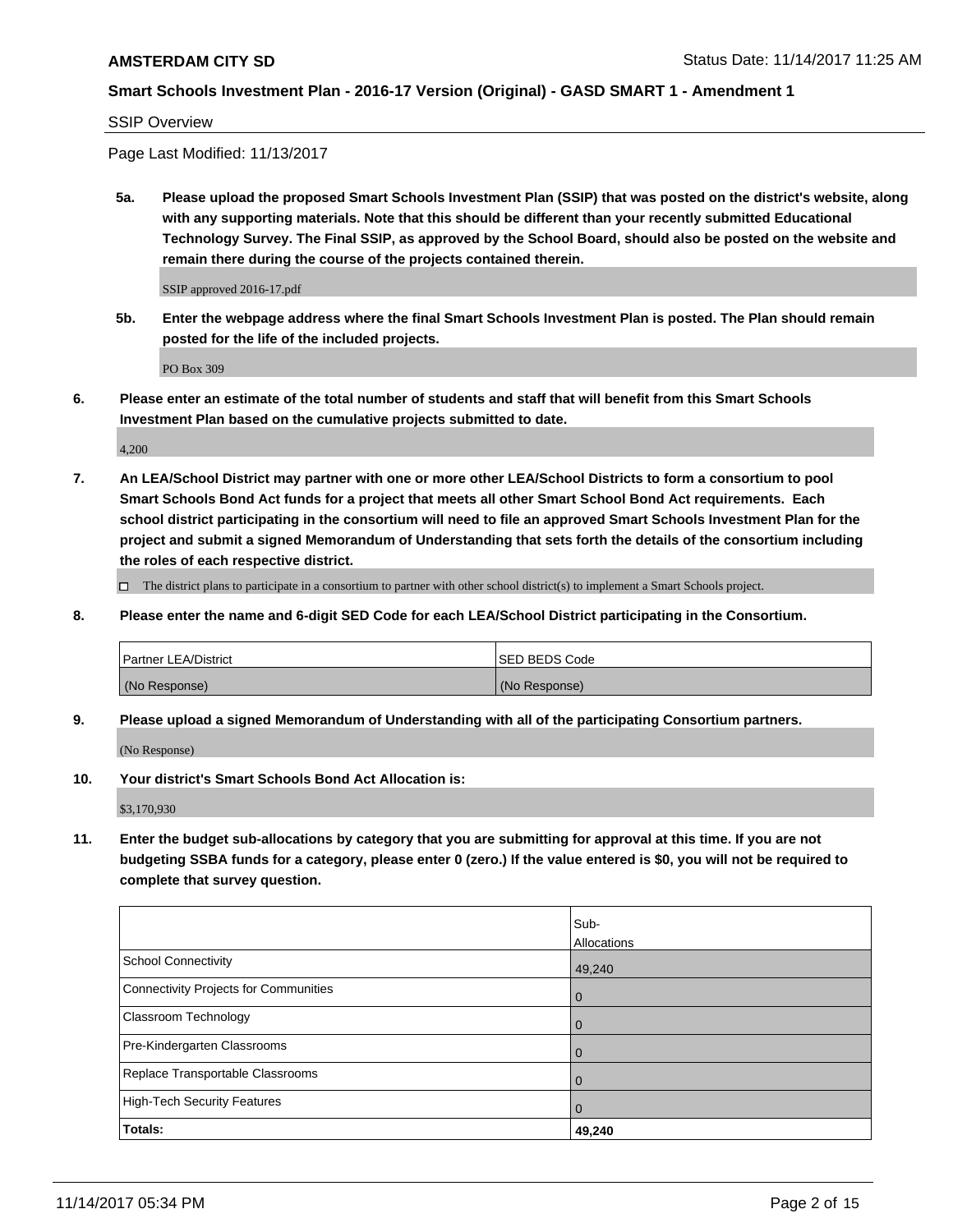#### School Connectivity

Page Last Modified: 11/13/2017

- **1. In order for students and faculty to receive the maximum benefit from the technology made available under the Smart Schools Bond Act, their school buildings must possess sufficient connectivity infrastructure to ensure that devices can be used during the school day. Smart Schools Investment Plans must demonstrate that:**
	- **sufficient infrastructure that meets the Federal Communications Commission's 100 Mbps per 1,000 students standard currently exists in the buildings where new devices will be deployed, or**
	- **is a planned use of a portion of Smart Schools Bond Act funds, or**
	- **is under development through another funding source.**

**Smart Schools Bond Act funds used for technology infrastructure or classroom technology investments must increase the number of school buildings that meet or exceed the minimum speed standard of 100 Mbps per 1,000 students and staff within 12 months. This standard may be met on either a contracted 24/7 firm service or a "burstable" capability. If the standard is met under the burstable criteria, it must be:**

**1. Specifically codified in a service contract with a provider, and**

**2. Guaranteed to be available to all students and devices as needed, particularly during periods of high demand, such as computer-based testing (CBT) periods.**

**Please describe how your district already meets or is planning to meet this standard within 12 months of plan submission.**

(No Response)

**1a. If a district believes that it will be impossible to meet this standard within 12 months, it may apply for a waiver of this requirement, as described on the Smart Schools website. The waiver must be filed and approved by SED prior to submitting this survey.**

**2. Connectivity Speed Calculator (Required)**

|                         | Number of<br><b>Students</b> | Multiply by<br>100 Kbps | Divide by 1000   Current Speed<br>to Convert to<br>Required<br>Speed in Mb | lin Mb           | Expected<br>Speed to be<br>Attained Within   Required<br>12 Months | <b>Expected Date</b><br>When<br>Speed Will be<br>Met |
|-------------------------|------------------------------|-------------------------|----------------------------------------------------------------------------|------------------|--------------------------------------------------------------------|------------------------------------------------------|
| <b>Calculated Speed</b> | (No<br>Response)             | (No Response)           | (No<br>Response)                                                           | (No<br>Response) | (No<br>Response)                                                   | (No<br>Response)                                     |

# **3. Describe how you intend to use Smart Schools Bond Act funds for high-speed broadband and/or wireless connectivity projects in school buildings.**

The reason for the amendment is because the original product cited was antiquated in the time we were waiting for approval. Hence, the amendment is for the replacement pieces.

**4. Describe the linkage between the district's District Instructional Technology Plan and the proposed projects. (There should be a link between your response to this question and your response to Question 1 in Part E. Curriculum and Instruction "What are the district's plans to use digital connectivity and technology to improve teaching and learning?)**

(No Response)

 $\Box$  By checking this box, you are certifying that the school district has an approved waiver of this requirement on file with the New York State Education Department.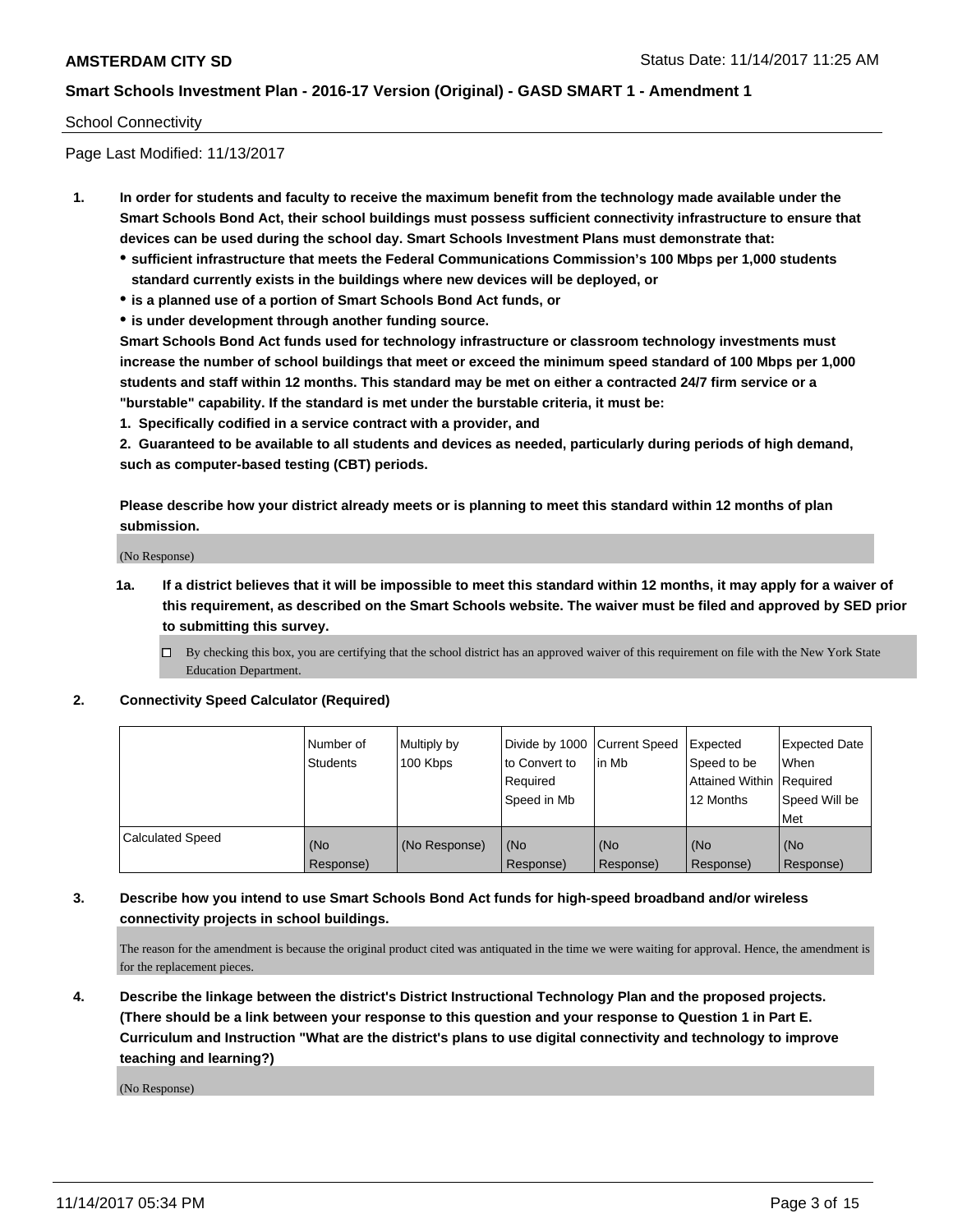#### School Connectivity

Page Last Modified: 11/13/2017

**5. If the district wishes to have students and staff access the Internet from wireless devices within the school building, or in close proximity to it, it must first ensure that it has a robust Wi-Fi network in place that has sufficient bandwidth to meet user demand.**

**Please describe how you have quantified this demand and how you plan to meet this demand.**

(No Response)

**6. As indicated on Page 5 of the guidance, the Office of Facilities Planning will have to conduct a preliminary review of all capital projects, including connectivity projects.**

**Please indicate on a separate row each project number given to you by the Office of Facilities Planning.**

| <b>Project Number</b> |  |
|-----------------------|--|
| 27-01-00-01-7-999-BA1 |  |

**7. Certain high-tech security and connectivity infrastructure projects may be eligible for an expedited review process as determined by the Office of Facilities Planning.**

**Was your project deemed eligible for streamlined review?**

Yes

- **7a. Districts that choose the Streamlined Review Process will be required to certify that they have reviewed all installations with their licensed architect or engineer of record and provide that person's name and license number. The licensed professional must review the products and proposed method of installation prior to implementation and review the work during and after completion in order to affirm that the work was codecompliant, if requested.**
	- I certify that I have reviewed all installations with a licensed architect or engineer of record.
- **8. Include the name and license number of the architect or engineer of record.**

| Name              | License Number |
|-------------------|----------------|
| Michael J. Harris | 221911         |

**9. If you are submitting an allocation for School Connectivity complete this table. Note that the calculated Total at the bottom of the table must equal the Total allocation for this category that you**

**entered in the SSIP Overview overall budget.** 

|                                            | Sub-              |
|--------------------------------------------|-------------------|
|                                            | <b>Allocation</b> |
| Network/Access Costs                       | 49,240            |
| <b>Outside Plant Costs</b>                 | (No Response)     |
| School Internal Connections and Components | (No Response)     |
| <b>Professional Services</b>               | (No Response)     |
| Testing                                    | (No Response)     |
| <b>Other Upfront Costs</b>                 | (No Response)     |
| <b>Other Costs</b>                         | (No Response)     |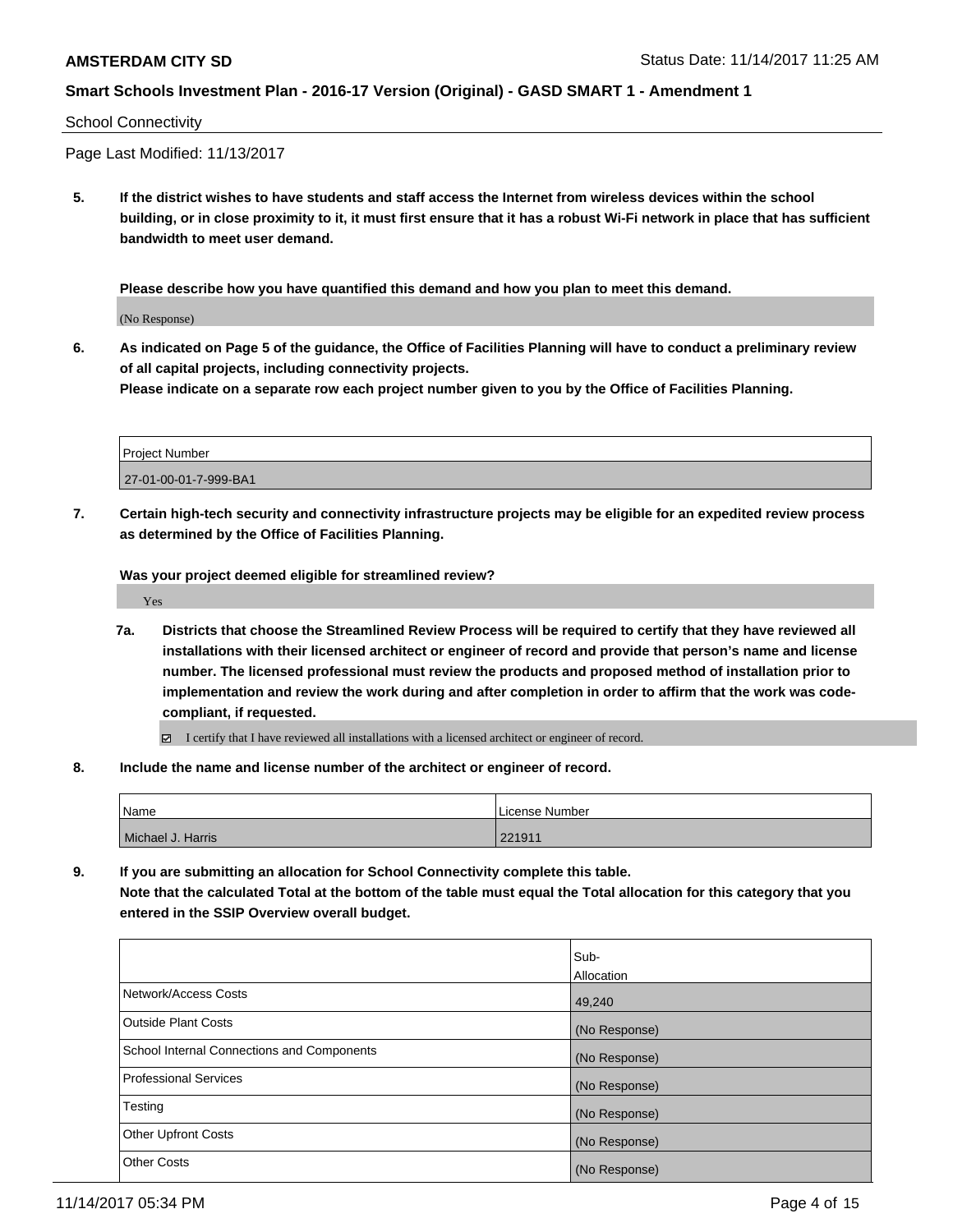School Connectivity

Page Last Modified: 11/13/2017

|         | Sub-       |
|---------|------------|
|         | Allocation |
| Totals: | 49,240     |

**10. Please detail the type, quantity, per unit cost and total cost of the eligible items under each sub-category. This is especially important for any expenditures listed under the "Other" category. All expenditures must be eligible for tax-exempt financing to be reimbursed through the SSBA. Sufficient detail must be provided so that we can verify this is the case. If you have any questions, please contact us directly through smartschools@nysed.gov. NOTE: Wireless Access Points should be included in this category, not under Classroom Educational Technology, except those that will be loaned/purchased for nonpublic schools.**

| Select the allowable expenditure<br>type.<br>Repeat to add another item under | Item to be purchased       | Quantity | Cost per Item | <b>Total Cost</b> |
|-------------------------------------------------------------------------------|----------------------------|----------|---------------|-------------------|
|                                                                               |                            |          |               |                   |
| each type.                                                                    |                            |          |               |                   |
| Network/Access Costs                                                          | Fortinet FG-300 D Firewall | -1       | 79.200        | $-79.200$         |
| Network/Access Costs                                                          | FortiNet FAZ -300D         | -1       | 16,000        | $-16,000$         |
| Network/Access Costs                                                          | Fortinet FMD-200D          | -1       | 8,000         | $-8.000$          |
| Network/Access Costs                                                          | Fortigate 3000 D Firewall  | 2        | 76,220        | 152,440           |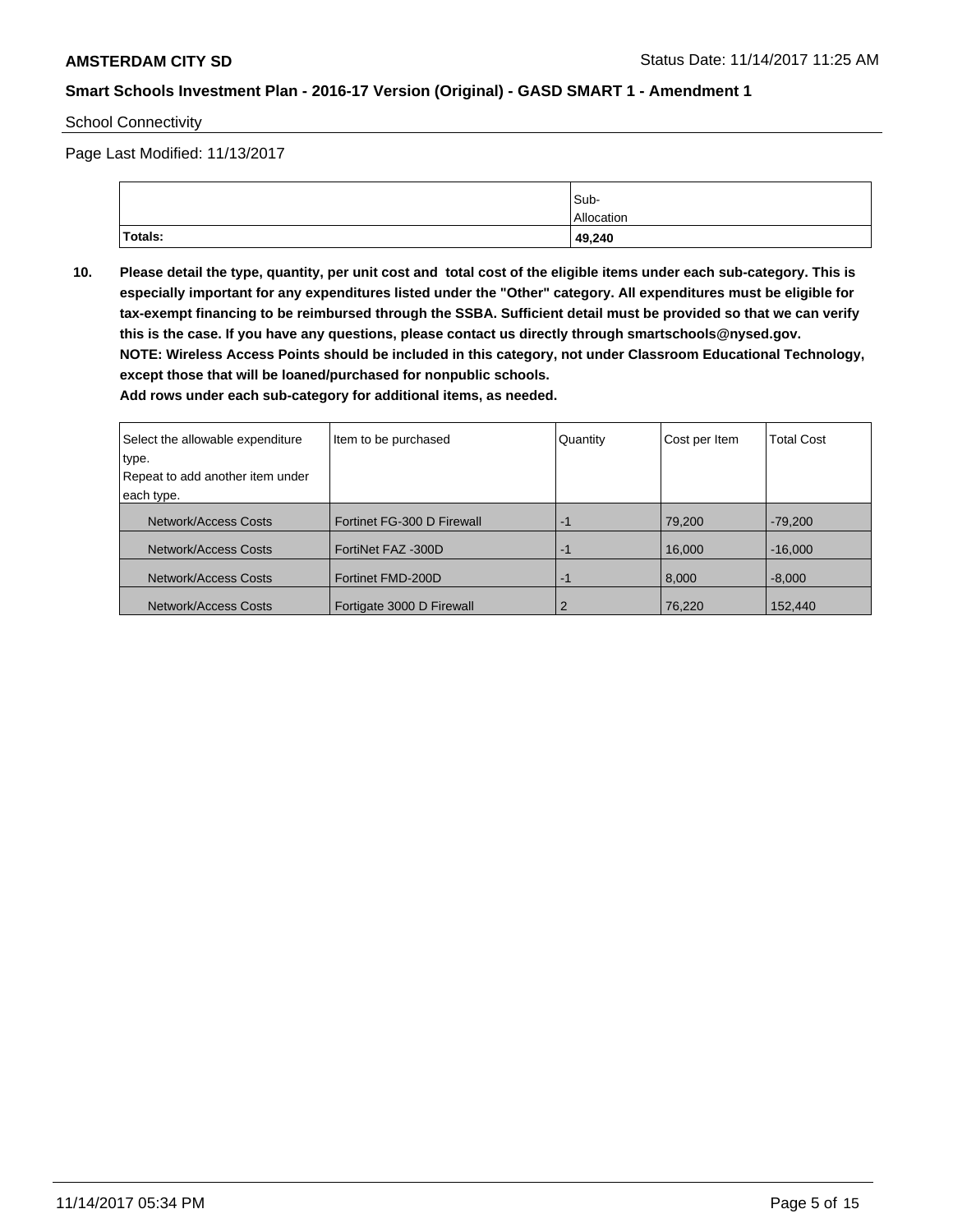Community Connectivity (Broadband and Wireless)

Page Last Modified: 11/13/2017

**1. Describe how you intend to use Smart Schools Bond Act funds for high-speed broadband and/or wireless connectivity projects in the community.**

(No Response)

**2. Please describe how the proposed project(s) will promote student achievement and increase student and/or staff access to the Internet in a manner that enhances student learning and/or instruction outside of the school day and/or school building.**

(No Response)

- **3. Community connectivity projects must comply with all the necessary local building codes and regulations (building and related permits are not required prior to plan submission).**
	- $\Box$  I certify that we will comply with all the necessary local building codes and regulations.
- **4. Please describe the physical location of the proposed investment.**

(No Response)

**5. Please provide the initial list of partners participating in the Community Connectivity Broadband Project, along with their Federal Tax Identification (Employer Identification) number.**

| <b>Project Partners</b> | l Federal ID # |
|-------------------------|----------------|
| (No Response)           | (No Response)  |

**6. If you are submitting an allocation for Community Connectivity, complete this table. Note that the calculated Total at the bottom of the table must equal the Total allocation for this category that you entered in the SSIP Overview overall budget.**

|                                    | Sub-Allocation |
|------------------------------------|----------------|
| Network/Access Costs               | (No Response)  |
| <b>Outside Plant Costs</b>         | (No Response)  |
| <b>Tower Costs</b>                 | (No Response)  |
| <b>Customer Premises Equipment</b> | (No Response)  |
| <b>Professional Services</b>       | (No Response)  |
| Testing                            | (No Response)  |
| <b>Other Upfront Costs</b>         | (No Response)  |
| <b>Other Costs</b>                 | (No Response)  |
| Totals:                            | 0              |

**7. Please detail the type, quantity, per unit cost and total cost of the eligible items under each sub-category. This is especially important for any expenditures listed under the "Other" category. All expenditures must be capital-bond eligible to be reimbursed through the SSBA. If you have any questions, please contact us directly through smartschools@nysed.gov.**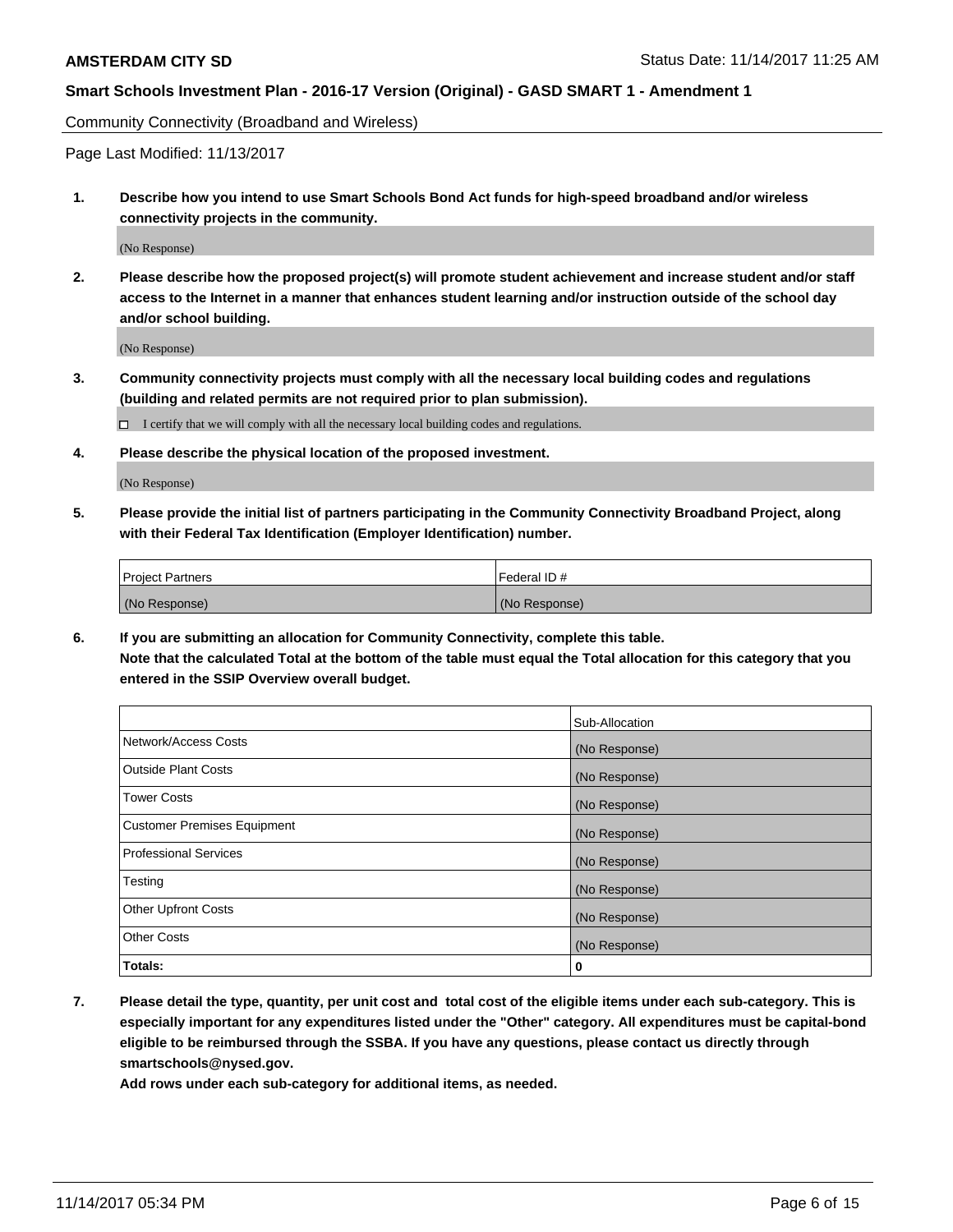Community Connectivity (Broadband and Wireless)

Page Last Modified: 11/13/2017

| Select the allowable expenditure<br>type.<br>Repeat to add another item under<br>each type. | Item to be purchased | Quantity      | Cost per Item | <b>Total Cost</b> |
|---------------------------------------------------------------------------------------------|----------------------|---------------|---------------|-------------------|
| (No Response)                                                                               | (No Response)        | (No Response) | (No Response) | (No Response)     |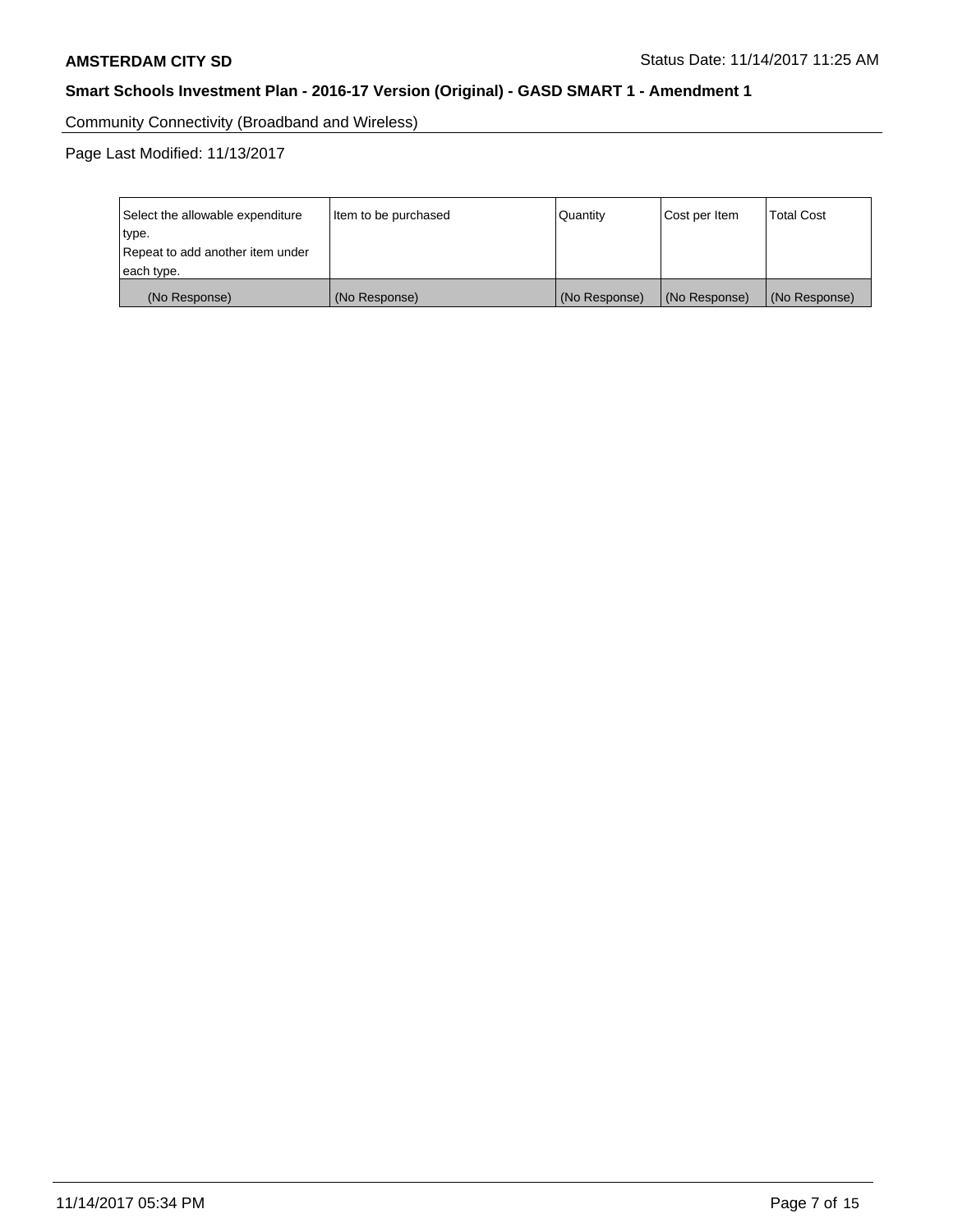#### Classroom Learning Technology

Page Last Modified: 11/13/2017

**1. In order for students and faculty to receive the maximum benefit from the technology made available under the Smart Schools Bond Act, their school buildings must possess sufficient connectivity infrastructure to ensure that devices can be used during the school day. Smart Schools Investment Plans must demonstrate that sufficient infrastructure that meets the Federal Communications Commission's 100 Mbps per 1,000 students standard currently exists in the buildings where new devices will be deployed, or is a planned use of a portion of Smart Schools Bond Act funds, or is under development through another funding source.**

**Smart Schools Bond Act funds used for technology infrastructure or classroom technology investments must increase the number of school buildings that meet or exceed the minimum speed standard of 100 Mbps per 1,000 students and staff within 12 months. This standard may be met on either a contracted 24/7 firm service or a "burstable" capability. If the standard is met under the burstable criteria, it must be:**

**1. Specifically codified in a service contract with a provider, and**

**2. Guaranteed to be available to all students and devices as needed, particularly during periods of high demand, such as computer-based testing (CBT) periods.**

**Please describe how your district already meets or is planning to meet this standard within 12 months of plan submission.**

(No Response)

- **1a. If a district believes that it will be impossible to meet this standard within 12 months, it may apply for a waiver of this requirement, as described on the Smart Schools website. The waiver must be filed and approved by SED prior to submitting this survey.**
	- $\Box$  By checking this box, you are certifying that the school district has an approved waiver of this requirement on file with the New York State Education Department.

#### **2. Connectivity Speed Calculator (Required)**

|                         | Number of<br><b>Students</b> | Multiply by<br>100 Kbps | Divide by 1000 Current Speed<br>to Convert to<br>Required<br>Speed in Mb | in Mb                        | Expected<br>Speed to be<br>Attained Within   Required<br>12 Months | <b>Expected Date</b><br><b>When</b><br>Speed Will be<br>Met |
|-------------------------|------------------------------|-------------------------|--------------------------------------------------------------------------|------------------------------|--------------------------------------------------------------------|-------------------------------------------------------------|
| <b>Calculated Speed</b> | (No<br>Response)             | (No Response)           | l (No<br>Response)                                                       | KN <sub>O</sub><br>Response) | (No<br>Response)                                                   | (No<br>Response)                                            |

**3. If the district wishes to have students and staff access the Internet from wireless devices within the school building, or in close proximity to it, it must first ensure that it has a robust Wi-Fi network in place that has sufficient bandwidth to meet user demand.**

**Please describe how you have quantified this demand and how you plan to meet this demand.**

(No Response)

**4. All New York State public school districts are required to complete and submit an Instructional Technology Plan survey to the New York State Education Department in compliance with Section 753 of the Education Law and per Part 100.12 of the Commissioner's Regulations.**

**Districts that include educational technology purchases as part of their Smart Schools Investment Plan must have a submitted and approved Instructional Technology Plan survey on file with the New York State Education Department.**

By checking this box, you are certifying that the school district has an approved Instructional Technology Plan survey on file with the New York State Education Department.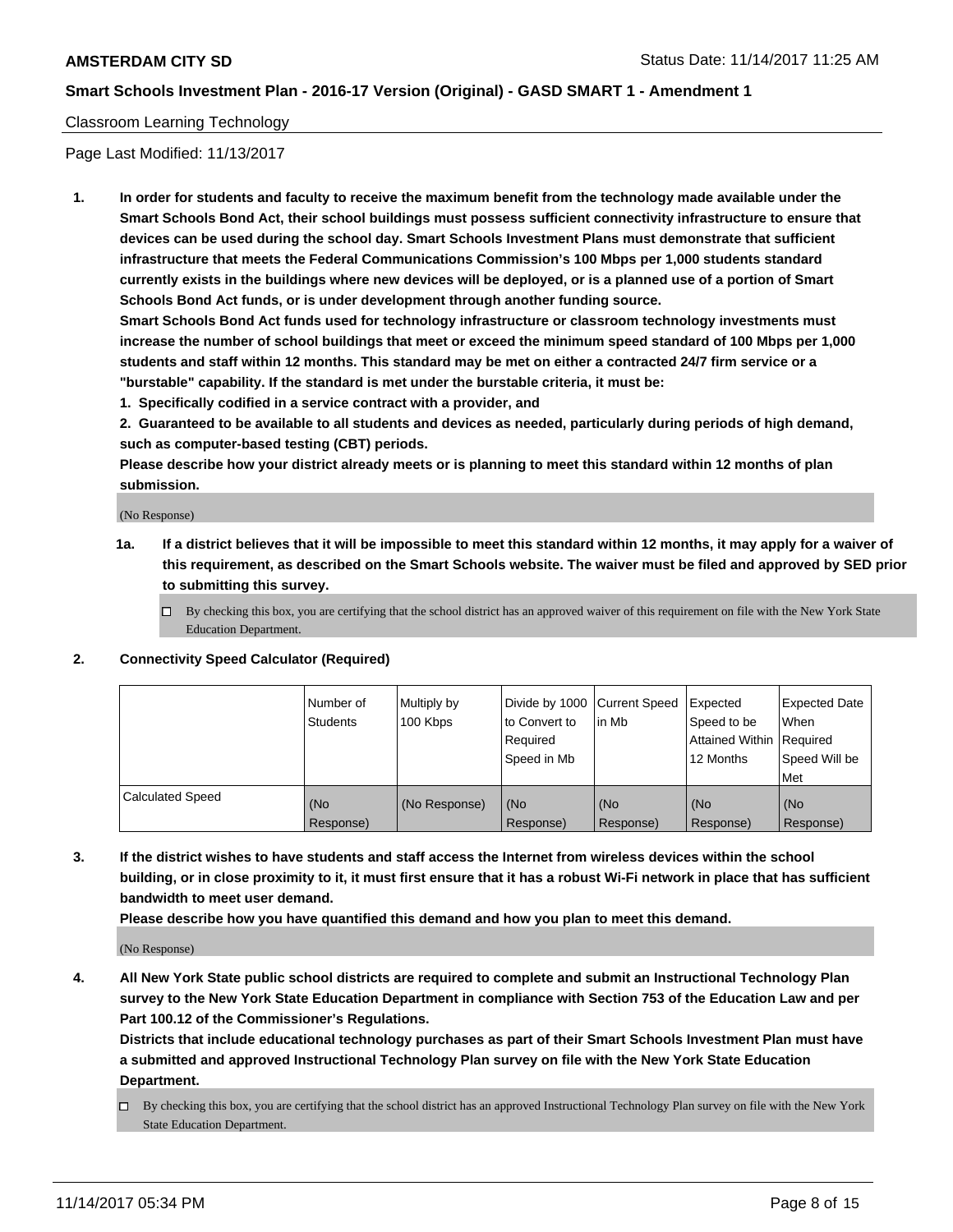#### Classroom Learning Technology

Page Last Modified: 11/13/2017

**5. Describe the devices you intend to purchase and their compatibility with existing or planned platforms or systems. Specifically address the adequacy of each facility's electrical, HVAC and other infrastructure necessary to install and support the operation of the planned technology.**

(No Response)

- **6. Describe how the proposed technology purchases will:**
	- **> enhance differentiated instruction;**
	- **> expand student learning inside and outside the classroom;**
	- **> benefit students with disabilities and English language learners; and**
	- **> contribute to the reduction of other learning gaps that have been identified within the district.**

**The expectation is that districts will place a priority on addressing the needs of students who struggle to succeed in a rigorous curriculum. Responses in this section should specifically address this concern and align with the district's Instructional Technology Plan (in particular Question 2 of E. Curriculum and Instruction: "Does the district's instructional technology plan address the needs of students with disabilities to ensure equitable access to instruction, materials and assessments?" and Question 3 of the same section: "Does the district's instructional technology plan address the provision of assistive technology specifically for students with disabilities to ensure access to and participation in the general curriculum?"**

(No Response)

**7. Where appropriate, describe how the proposed technology purchases will enhance ongoing communication with parents and other stakeholders and help the district facilitate technology-based regional partnerships, including distance learning and other efforts.**

(No Response)

**8. Describe the district's plan to provide professional development to ensure that administrators, teachers and staff can employ the technology purchased to enhance instruction successfully.**

**Note: This response should be aligned and expanded upon in accordance with your district's response to Question 1 of F. Professional Development of your Instructional Technology Plan: "Please provide a summary of professional development offered to teachers and staff, for the time period covered by this plan, to support technology to enhance teaching and learning. Please include topics, audience and method of delivery within your summary."**

(No Response)

- **9. Districts must contact the SUNY/CUNY teacher preparation program that supplies the largest number of the district's new teachers to request advice on innovative uses and best practices at the intersection of pedagogy and educational technology.**
	- By checking this box, you certify that you have contacted the SUNY/CUNY teacher preparation program that supplies the largest number of your new teachers to request advice on these issues.
	- **9a. Please enter the name of the SUNY or CUNY Institution that you contacted.**

(No Response)

**9b. Enter the primary Institution phone number.**

(No Response)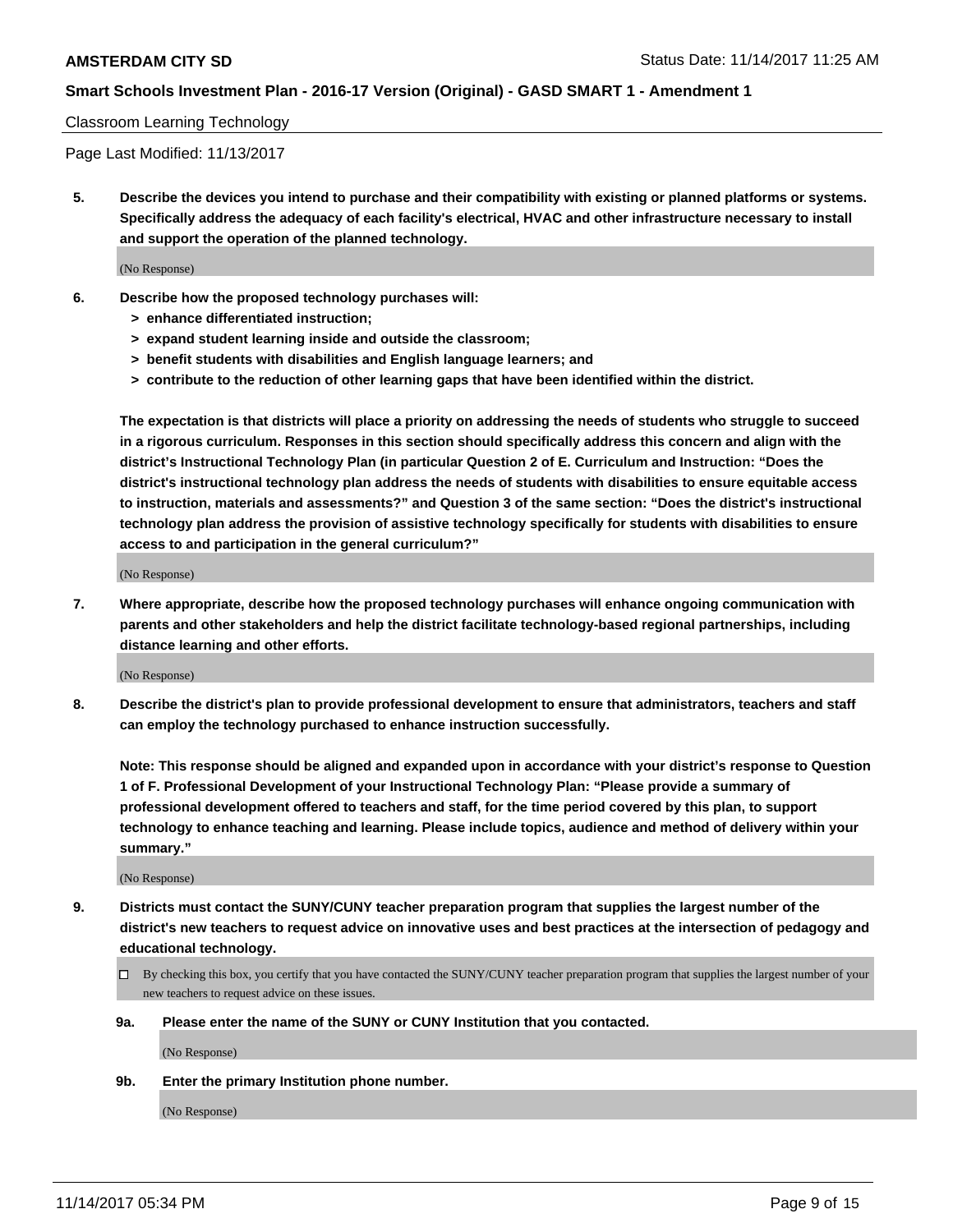Classroom Learning Technology

Page Last Modified: 11/13/2017

**9c. Enter the name of the contact person with whom you consulted and/or will be collaborating with on innovative uses of technology and best practices.**

(No Response)

**10. A district whose Smart Schools Investment Plan proposes the purchase of technology devices and other hardware must account for nonpublic schools in the district.**

**Are there nonpublic schools within your school district?**

Yes

 $\square$  No

**11. Nonpublic Classroom Technology Loan Calculator**

**The Smart Schools Bond Act provides that any Classroom Learning Technology purchases made using Smart Schools funds shall be lent, upon request, to nonpublic schools in the district. However, no school district shall be required to loan technology in amounts greater than the total obtained and spent on technology pursuant to the Smart Schools Bond Act and the value of such loan may not exceed the total of \$250 multiplied by the nonpublic school enrollment in the base year at the time of enactment.**

**See:**

**http://www.p12.nysed.gov/mgtserv/smart\_schools/docs/Smart\_Schools\_Bond\_Act\_Guidance\_04.27.15\_Final.pdf.**

|                                       | 1. Classroom   | l 2. Public   | 3. Nonpublic | l 4. Sum of | 15. Total Per                                                                                 | 6. Total       |
|---------------------------------------|----------------|---------------|--------------|-------------|-----------------------------------------------------------------------------------------------|----------------|
|                                       | Technology     | Enrollment    | Enrollment   | Public and  | Pupil Sub-                                                                                    | Nonpublic Loan |
|                                       | Sub-allocation | $(2014 - 15)$ | $(2014-15)$  | l Nonpublic | allocation                                                                                    | Amount         |
|                                       |                |               |              | Enrollment  |                                                                                               |                |
| Calculated Nonpublic Loan<br>  Amount |                |               |              |             | (No Response)   (No Response)   (No Response)   (No Response)   (No Response)   (No Response) |                |

**12. To ensure the sustainability of technology purchases made with Smart Schools funds, districts must demonstrate a long-term plan to maintain and replace technology purchases supported by Smart Schools Bond Act funds. This sustainability plan shall demonstrate a district's capacity to support recurring costs of use that are ineligible for Smart Schools Bond Act funding such as device maintenance, technical support, Internet and wireless fees, maintenance of hotspots, staff professional development, building maintenance and the replacement of incidental items. Further, such a sustainability plan shall include a long-term plan for the replacement of purchased devices and equipment at the end of their useful life with other funding sources.**

 $\Box$  By checking this box, you certify that the district has a sustainability plan as described above.

**13. Districts must ensure that devices purchased with Smart Schools Bond funds will be distributed, prepared for use, maintained and supported appropriately. Districts must maintain detailed device inventories in accordance with generally accepted accounting principles.**

By checking this box, you certify that the district has a distribution and inventory management plan and system in place.

**14. If you are submitting an allocation for Classroom Learning Technology complete this table. Note that the calculated Total at the bottom of the table must equal the Total allocation for this category that you entered in the SSIP Overview overall budget.**

|                         | Sub-Allocation |
|-------------------------|----------------|
| Interactive Whiteboards | (No Response)  |
| Computer Servers        | (No Response)  |
| Desktop Computers       | (No Response)  |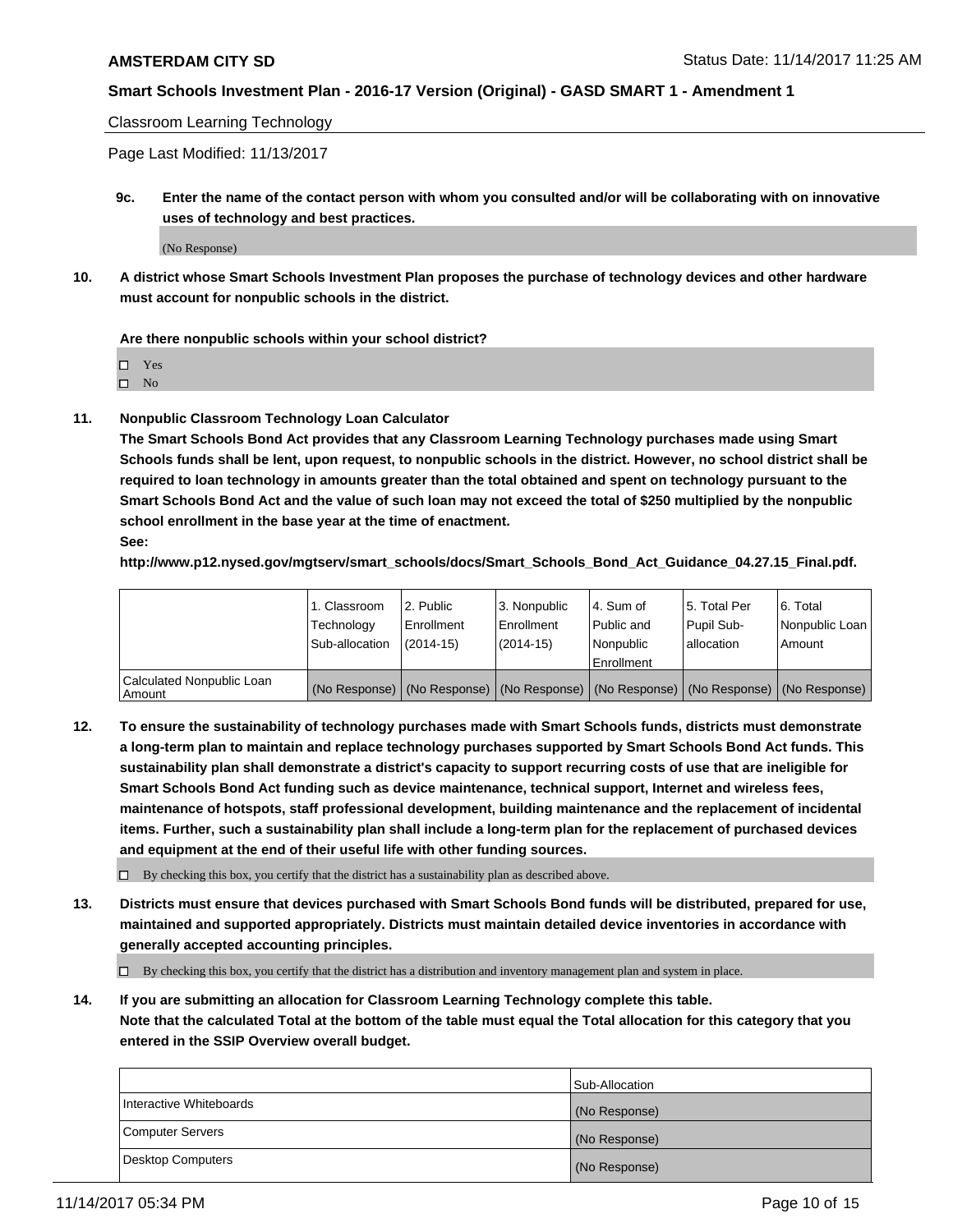#### Classroom Learning Technology

Page Last Modified: 11/13/2017

|                         | Sub-Allocation |
|-------------------------|----------------|
| <b>Laptop Computers</b> | (No Response)  |
| <b>Tablet Computers</b> | (No Response)  |
| <b>Other Costs</b>      | (No Response)  |
| Totals:                 |                |

**15. Please detail the type, quantity, per unit cost and total cost of the eligible items under each sub-category. This is especially important for any expenditures listed under the "Other" category. All expenditures must be capital-bond eligible to be reimbursed through the SSBA. If you have any questions, please contact us directly through smartschools@nysed.gov.**

**Please specify in the "Item to be Purchased" field which specific expenditures and items are planned to meet the district's nonpublic loan requirement, if applicable.**

**NOTE: Wireless Access Points that will be loaned/purchased for nonpublic schools should ONLY be included in this category, not under School Connectivity, where public school districts would list them. Add rows under each sub-category for additional items, as needed.**

| Select the allowable expenditure | I Item to be Purchased | Quantity      | Cost per Item   | <b>Total Cost</b> |
|----------------------------------|------------------------|---------------|-----------------|-------------------|
| type.                            |                        |               |                 |                   |
| Repeat to add another item under |                        |               |                 |                   |
| each type.                       |                        |               |                 |                   |
| (No Response)                    | (No Response)          | (No Response) | l (No Response) | (No Response)     |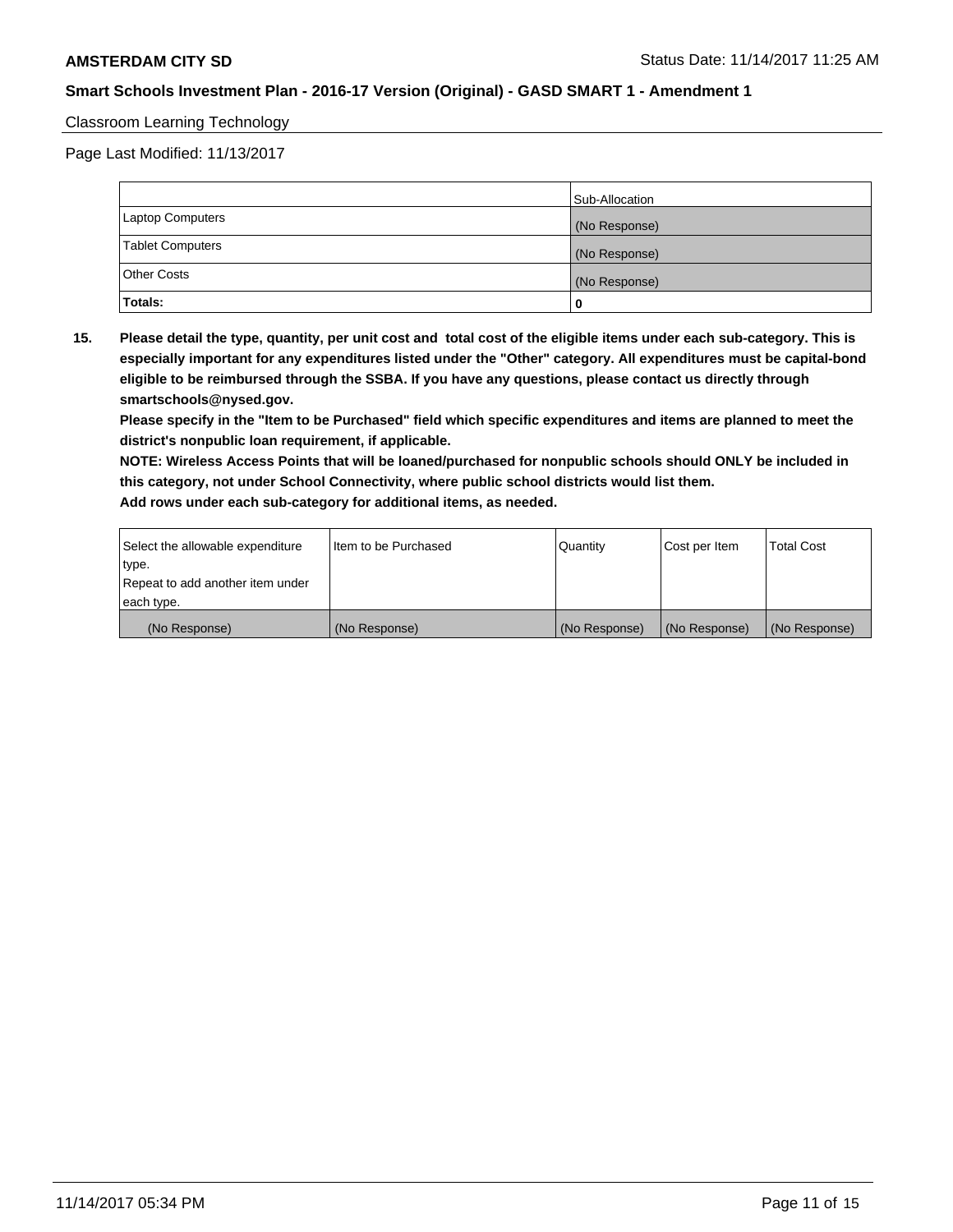#### Pre-Kindergarten Classrooms

Page Last Modified: 11/13/2017

**1. Provide information regarding how and where the district is currently serving pre-kindergarten students and justify the need for additional space with enrollment projections over 3 years.**

(No Response)

- **2. Describe the district's plan to construct, enhance or modernize education facilities to accommodate prekindergarten programs. Such plans must include:**
	- **Specific descriptions of what the district intends to do to each space;**
	- **An affirmation that pre-kindergarten classrooms will contain a minimum of 900 square feet per classroom;**
	- **The number of classrooms involved;**
	- **The approximate construction costs per classroom; and**

**- Confirmation that the space is district-owned or has a long-term lease that exceeds the probable useful life of the improvements.**

(No Response)

**3. Smart Schools Bond Act funds may only be used for capital construction costs. Describe the type and amount of additional funds that will be required to support ineligible ongoing costs (e.g. instruction, supplies) associated with any additional pre-kindergarten classrooms that the district plans to add.**

(No Response)

**4. All plans and specifications for the erection, repair, enlargement or remodeling of school buildings in any public school district in the State must be reviewed and approved by the Commissioner. Districts that plan capital projects using their Smart Schools Bond Act funds will undergo a Preliminary Review Process by the Office of Facilities Planning.**

**Please indicate on a separate row each project number given to you by the Office of Facilities Planning.**

| Project Number |  |
|----------------|--|
| (No Response)  |  |

**5. If you have made an allocation for Pre-Kindergarten Classrooms, complete this table.**

**Note that the calculated Total at the bottom of the table must equal the Total allocation for this category that you entered in the SSIP Overview overall budget.**

|                                          | Sub-Allocation |
|------------------------------------------|----------------|
| Construct Pre-K Classrooms               | (No Response)  |
| Enhance/Modernize Educational Facilities | (No Response)  |
| <b>Other Costs</b>                       | (No Response)  |
| <b>Totals:</b>                           | 0              |

**6. Please detail the type, quantity, per unit cost and total cost of the eligible items under each sub-category. This is especially important for any expenditures listed under the "Other" category. All expenditures must be capital-bond eligible to be reimbursed through the SSBA. If you have any questions, please contact us directly through smartschools@nysed.gov.**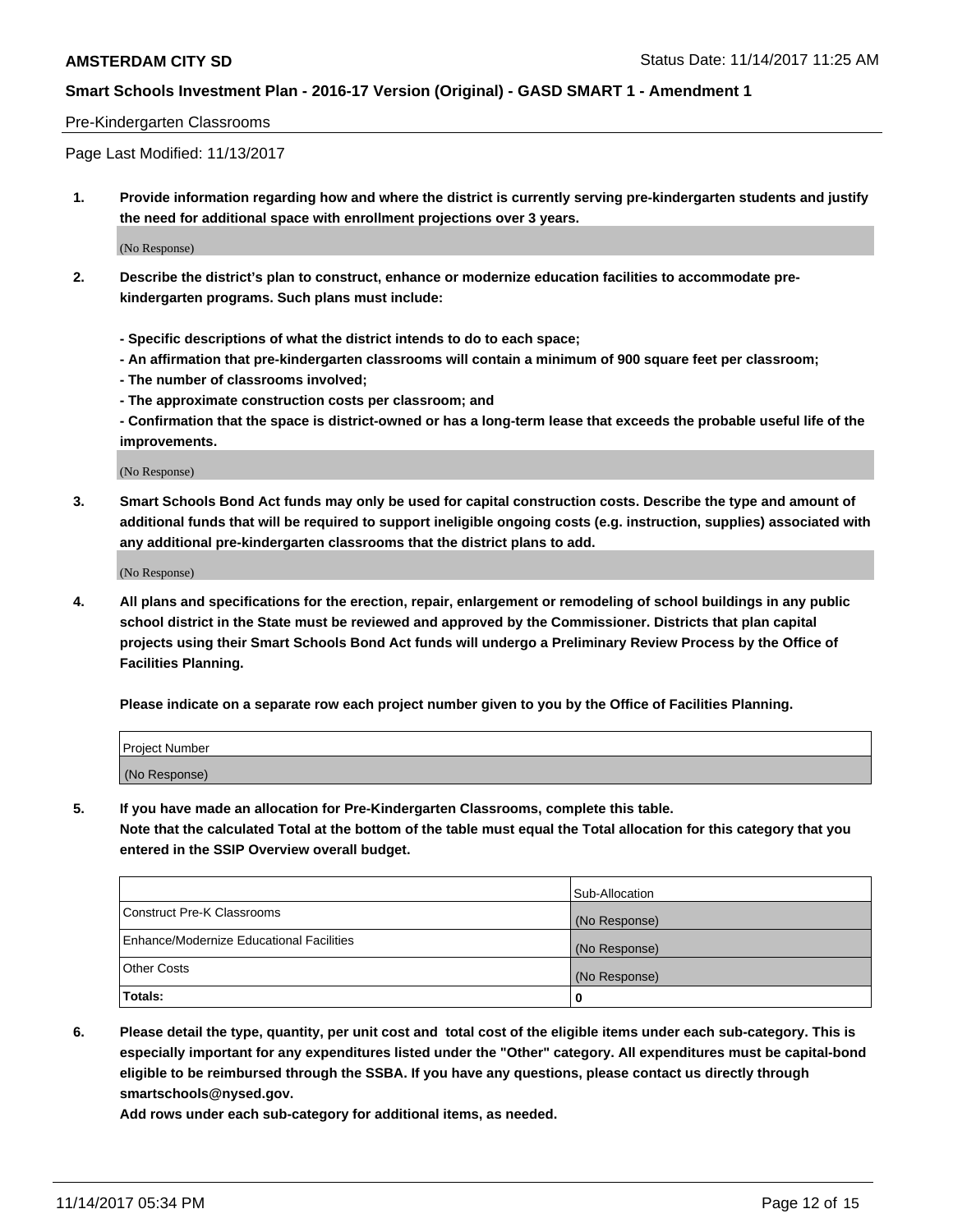# Pre-Kindergarten Classrooms

Page Last Modified: 11/13/2017

| Select the allowable expenditure | Item to be purchased | Quantity      | Cost per Item | <b>Total Cost</b> |
|----------------------------------|----------------------|---------------|---------------|-------------------|
| type.                            |                      |               |               |                   |
| Repeat to add another item under |                      |               |               |                   |
| each type.                       |                      |               |               |                   |
| (No Response)                    | (No Response)        | (No Response) | (No Response) | (No Response)     |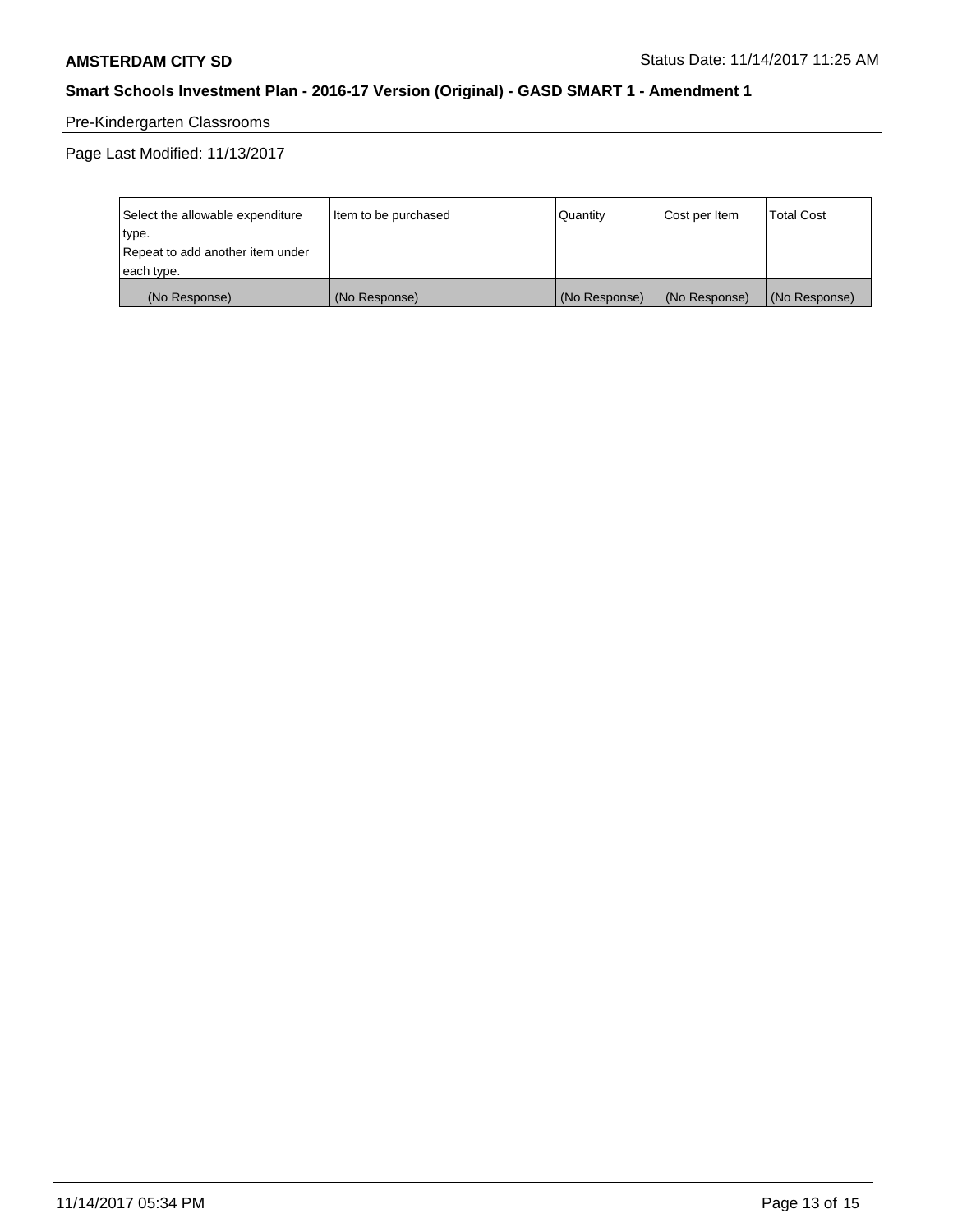Replace Transportable Classrooms

Page Last Modified: 11/13/2017

**1. Describe the district's plan to construct, enhance or modernize education facilities to provide high-quality instructional space by replacing transportable classrooms.**

(No Response)

**2. All plans and specifications for the erection, repair, enlargement or remodeling of school buildings in any public school district in the State must be reviewed and approved by the Commissioner. Districts that plan capital projects using their Smart Schools Bond Act funds will undergo a Preliminary Review Process by the Office of Facilities Planning.**

**Please indicate on a separate row each project number given to you by the Office of Facilities Planning.**

| <b>Project Number</b> |  |
|-----------------------|--|
| (No Response)         |  |

**3. For large projects that seek to blend Smart Schools Bond Act dollars with other funds, please note that Smart Schools Bond Act funds can be allocated on a pro rata basis depending on the number of new classrooms built that directly replace transportable classroom units.**

**If a district seeks to blend Smart Schools Bond Act dollars with other funds describe below what other funds are being used and what portion of the money will be Smart Schools Bond Act funds.**

(No Response)

**4. If you have made an allocation for Replace Transportable Classrooms, complete this table. Note that the calculated Total at the bottom of the table must equal the Total allocation for this category that you entered in the SSIP Overview overall budget.**

|                                                | Sub-Allocation |
|------------------------------------------------|----------------|
| Construct New Instructional Space              | (No Response)  |
| Enhance/Modernize Existing Instructional Space | (No Response)  |
| <b>Other Costs</b>                             | (No Response)  |
| Totals:                                        | 0              |

**5. Please detail the type, quantity, per unit cost and total cost of the eligible items under each sub-category. This is especially important for any expenditures listed under the "Other" category. All expenditures must be capital-bond eligible to be reimbursed through the SSBA. If you have any questions, please contact us directly through smartschools@nysed.gov.**

| Select the allowable expenditure<br>type.<br>Repeat to add another item under<br>each type. | Item to be purchased | Quantity      | Cost per Item | <b>Total Cost</b> |
|---------------------------------------------------------------------------------------------|----------------------|---------------|---------------|-------------------|
|                                                                                             |                      |               |               |                   |
| (No Response)                                                                               | (No Response)        | (No Response) | (No Response) | (No Response)     |